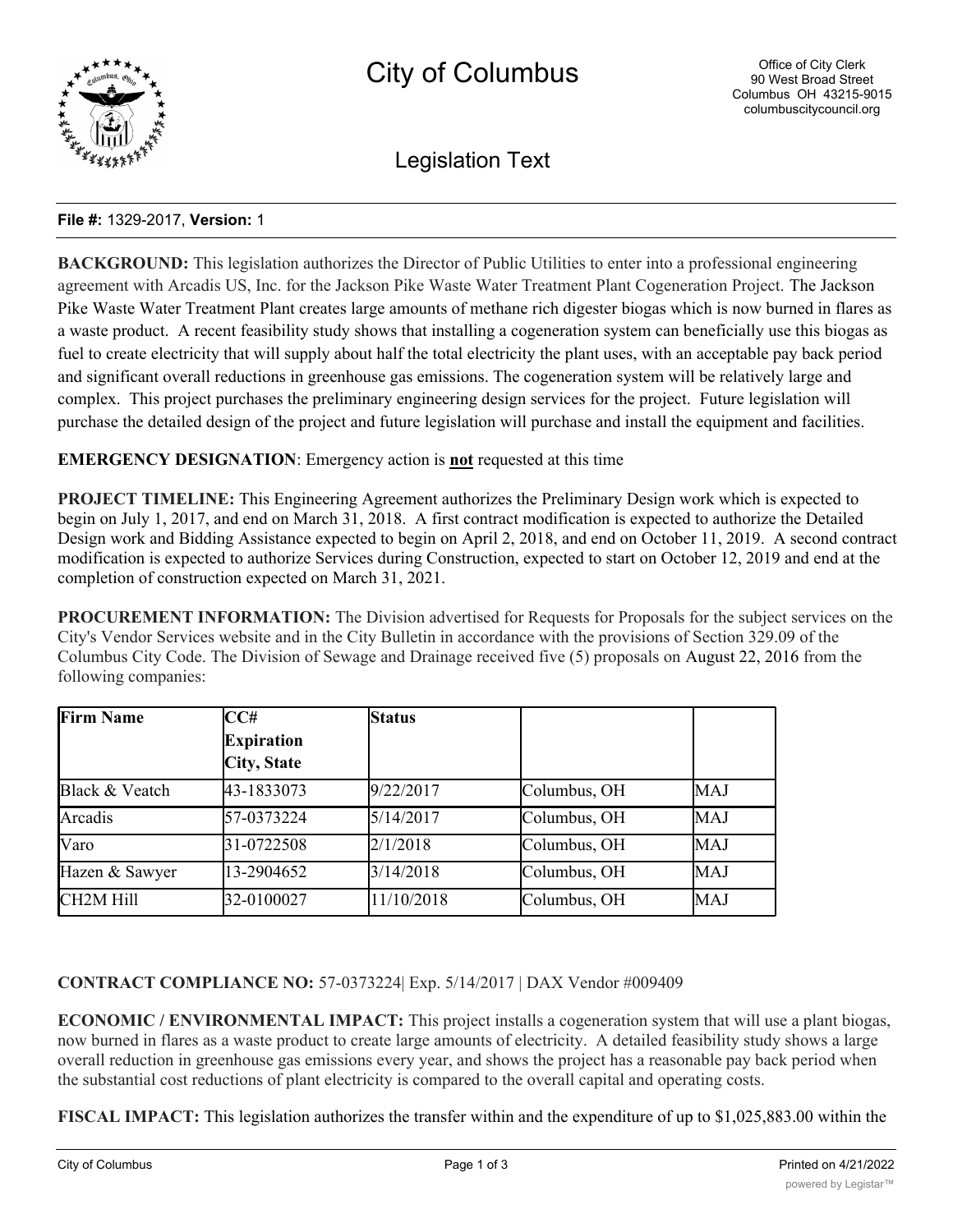Sanitary Sewer General Obligation Bond Fund.

To authorize the Director of Public Utilities to enter into a professional engineering agreement with Arcadis US, Inc. for the Jackson Pike Waste Water Treatment Plant Cogeneration Project; to transfer \$859,883.00 within and expend up to \$1,025,883.00 from the Sanitary Sewer General Obligation Bond Fund; and to amend the 2017 Capital Improvements Budget. (\$1,025,883.00)

**WHEREAS**, proposals from five (5) firms were received and opened on August 22, 2016 for the Jackson Pike Waste Water Treatment Plant Cogeneration Project; and

**WHEREAS**, upon review of these proposals, Arcadis US, Inc. was selected based on the following criteria: Proposal Quality, Competence to Perform, Project Schedule, and Local Workforce; and

**WHEREAS**, it is necessary to authorize the Director of Public Utilities to enter into an agreement for professional engineering services to provide improvements as appropriate for the Jackson Pike Waste Water Treatment Plant Cogeneration Project; and

**WHEREAS,** it is necessary to authorize the transfer of \$859,883.00 within and the expenditure of up to \$1,025,883.00 from the Sanitary Sewer General Obligation Bond Fund 6109; and

**WHEREAS**, it is necessary to authorize an amendment to the 2017 Capital Improvements Budget for purposes of providing sufficient expenditure authority for the aforementioned project expenditure; and

**WHEREAS**, it has become necessary in the usual daily operation of the Division of Sewerage and Drainage, Department of Public Utilities, to authorize the Director of Public Utilities to enter into a professional engineering agreement with Arcadis US, Inc. for the preservation of the public health, peace, property, safety and welfare; **now, therefore**

## **BE IT ORDAINED BY THE CITY OF COLUMBUS:**

**SECTION 1:** That the Director of Public Utilities is hereby authorized to enter into a professional engineering agreement with Arcadis US, Inc. 100 E. Campus View Blvd., Suite 200, Columbus, Ohio 43235 for the Jackson Pike Waste Water Treatment Plant Cogeneration Project, in the amount of \$1,025,883.00, in accordance with the terms and conditions of the contract on file in the Office of the Division of Sewerage and Drainage.

**SECTION 2:** That the Director of Public Utilities is hereby authorized to expend a total of \$1,025,883.00 from the Sanitary Sewer Bond Fund 6109 for the Jackson Pike Waste Water Treatment Plant Cogeneration Project, per the accounting codes in the attachment to this ordinance.

**SECTION 3:** That the City Auditor is hereby authorized to transfer \$859,883.00 within the Sanitary Sewer General Obligation Bond Fund 6109, per the accounting codes in the attachment to this ordinance.

**SECTION 4:** That the 2017 Capital Improvements Budget is hereby amended as follows:

## **Project No. | Project Name | Current Authority | Revised Authority | change**

650725-100011 | Lg Dia.Blacklick Cr Main Trunk | \$1,200,002 | \$523,735 | -\$676,267 (carryover) 650725-100009 | Center Large Diameter Rehab. | \$250,000 | \$66,384 | -\$183,616 (carryover) 650250-100007 | Jackson Pike WWTP Cogeneration | \$166,000 | \$1,025,883 | +\$859,883